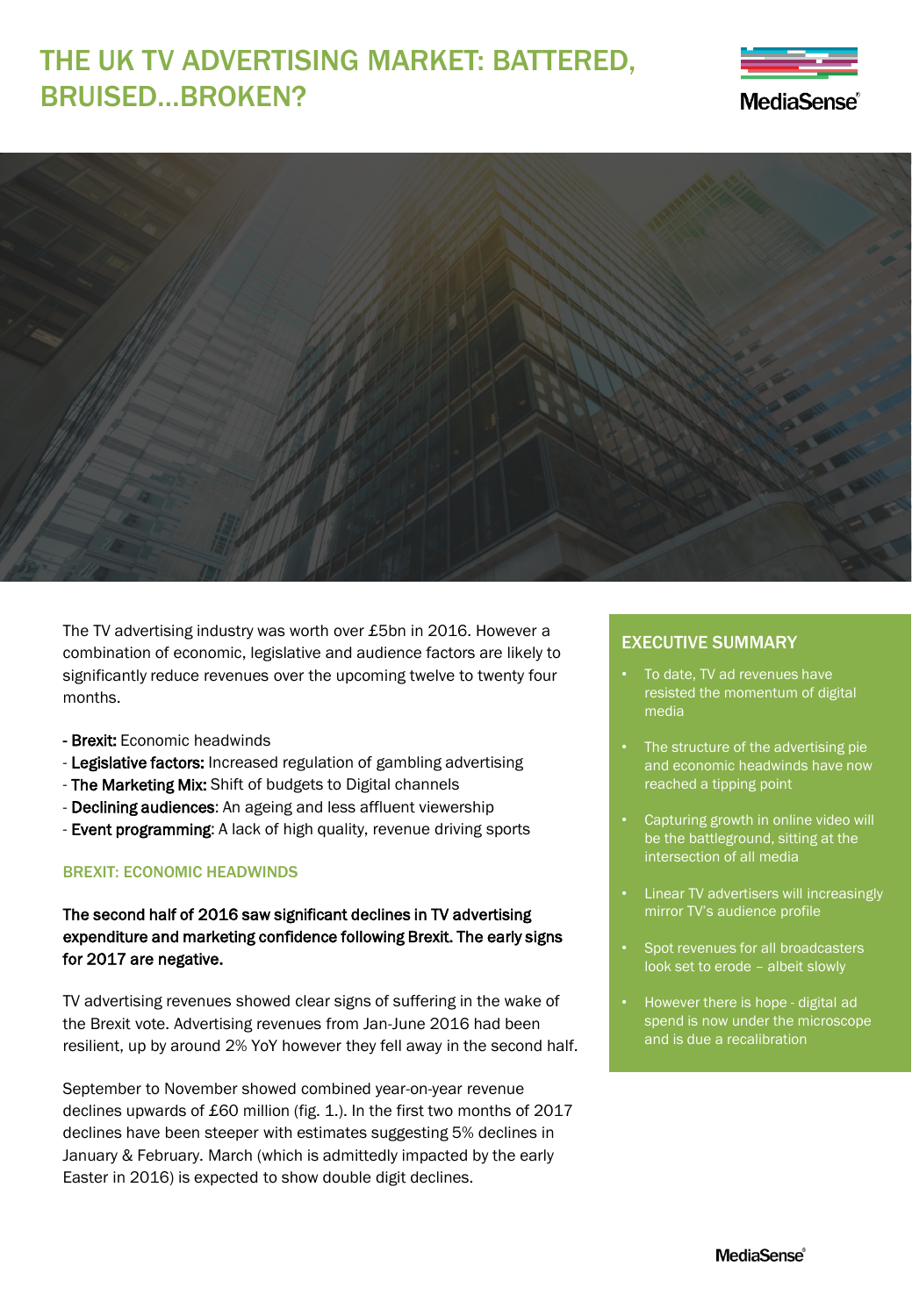Our analysis is based on more than market revenues. The TV advertising market is often referred to as a [leading economic indicator](https://www.ft.com/content/570360c8-f667-11e0-86dc-00144feab49a) & as we look elsewhere various economic signals suggest a challenging time ahead for the UK economy.

These include signs of instability in the UK housing market (a bedrock of consumer confidence) and increasing consumer inflation. The latter is likely to [dampen retail spending](https://www.theguardian.com/business/2017/feb/19/is-this-the-end-of-uks-retail-boom) as wages are stretched. It also risks creating a vicious cycle of instability as businesses, in the face of falling profits may look to reduce overheads, particularly as UK productivity is [already significantly lower](https://www.ft.com/content/ac05863e-e304-11e6-9645-c9357a75844a) than many other leading economies. When viewed holistically this suggests a significantly weakened outlook for UK TV revenues.

#### LEGISLATIVE FACTORS: INCREASED REGULATION OF GAMBLING ADVERTISING

#### The UK Government is pushing for increased regulations around (and a reduction of) gambling advertising on television. These advertisers currently account for an estimated 4% of all TV advertising revenues.

In the TV advertising market one of the most highly demanded and profitable genres is sports programming - media owners are willing to spend large sums of money to [win major sporting broadcast rights](http://www.sportspromedia.com/news/itv-retains-rugby-world-cup-rights-in-uk). Sport delivers a hard to reach and upmarket male audience, it is also typically viewed live meaning advertising breaks aren't skipped. Gambling advertisers currently purchase premium pre-planned packages within this programming.

If gambling advertisers were prevented from airing commercials pre-watershed [\(9pm\) as is being proposed this will lead to reductions in t](http://www.telegraph.co.uk/news/2016/10/07/daytime-gambling-adverts-could-be-banned-from-social-media-and-t/)heir TV spend. A 2% reduction in spot income would lower the cost of all TV advertising, and many brands would be tempted to re-plan activity at slightly lowered budgets.

### THE MARKETING MIX: SHIFT OF BUDGETS TO DIGITAL CHANNELS

Advertisers have finite budgets that are subject to significant internal and external pressures. Having attacked Print revenue (which has shrunk by over 50% since 2010), further online growth is likely to come from television budgets.

The UK is a major international advertising market however total media expenditure growth is modest. If the economy starts to stagnate the size of the overall expenditure pie is likely to plateau over coming years. At the same time advertisers are pressing relentlessly ahead with plans to increase their digital marketing investments.

In our view the continued rate of digital growth will be at the expense of television. Print has already shrunk to historically low levels, while cinema and radio account for only 5% of the total marketplace (fig. 1.). TV is the only platform which has the size and scale that the digital platforms need to sustain their current trajectory.

The TV advertising market is often referred to as a leading economic indicator & as we look elsewhere various economic signals suggest a challenging time ahead for the UK economy.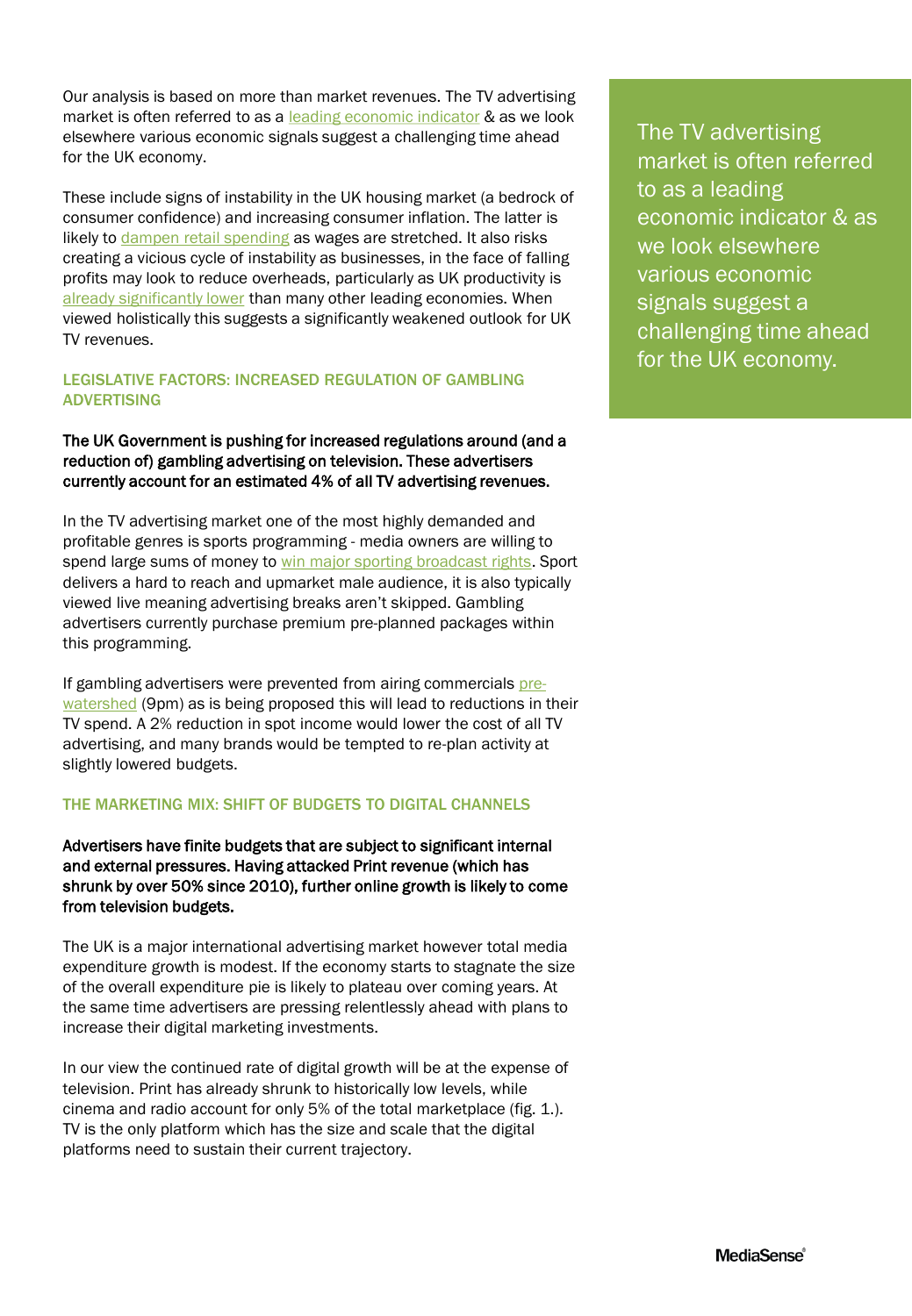#### Fig. 1. Projected rate of media growth up to 2020



#### DECLINING AUDIENCES: AN AGEING AND LESS AFFLUENT VIEWERSHIP

TV's total audience is not falling significantly (a decline of 3% between 2012-2016 according to BARB). However evidence suggests advertisers in some categories are likely to see decreasing ROI as TV's viewership are becoming significantly older.

It's not only technology companies which are spending more on TV ads. There has also been an influx of TV spend from price-focussed brands in recent years in response to TV's shifting viewing profile.

During 2013-2016 the likelihood of a commercial being viewed by someone over the age of 55 increased by around 8%, and the likelihood of a viewer being under the age of 35 fell by over 10% (fig. 2.). A continued decline in audience quality is likely to place pressure on media owners' ability to deliver broad upmarket audiences and rapid mass reach for advertisers.



Fig. 2. Viewer demographics by social and age classification, 2013 v 2016

### EVENT PROGRAMMING: A LACK OF HIGH QUALITY, REVENUE DRIVING **SPORT**

#### ITV lacks a global sporting event until the summer of 2018. Traditionally tournaments have driven advertising revenue across the rest of the year.

ITV lacks a major sporting tournament in 2017 that would allow it to

TV is the only platform which has the size and scale that the digital platforms need to sustain their current growth trajectory.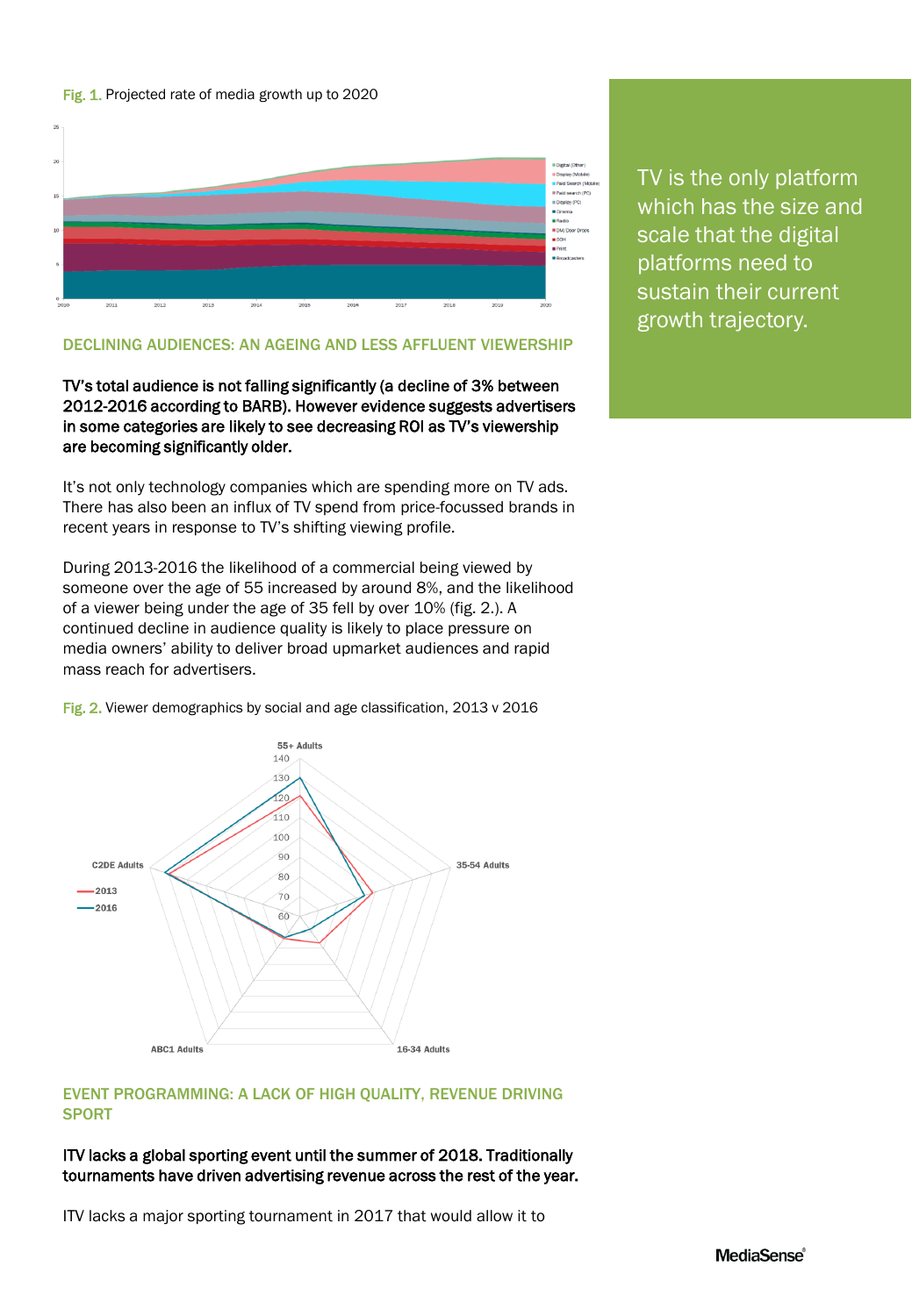deliver hard to reach, light-viewing male audiences. Historically each event (Euro Championships, Rugby World Cup, Football World Cup (fig. 3.)) is worth approximately 2% in direct additional spot revenue to ITV annually. They also contribute to spend across the year; consistently 'supportive advertisers' are given preferential access.

Fig. 3. ITV year-on-year revenue increase during sporting events



Our analysis also shows that ITV's price premium compared to the rest of the marketplace has risen in years where they broadcast major sporting events. Without this ITV appears to be facing a potentially turbulent 2017.

**SUMMARY** 

There can be no doubt that TV broadcasters face challenging prospects. When the factors above are viewed together there is significant downside potential in the TV ad sales market. If audiences remain stable a deflationary spiral could emerge as planning costs are revisited.

TV advertising is facing its first significant challenge since the 'Great Recession' of 2007/8. Only a reverse or brake on digital investment trends is likely to transform the TV picture, where brands move money away from the "murky at best and fraudulent at worst" world of digital marketing (according to Marc Pritchard of P&G).

Historically each event (Euro Championships, Rugby World Cup, Football World Cup) is worth approximately 2% in direct additional spot revenue to ITV annually.